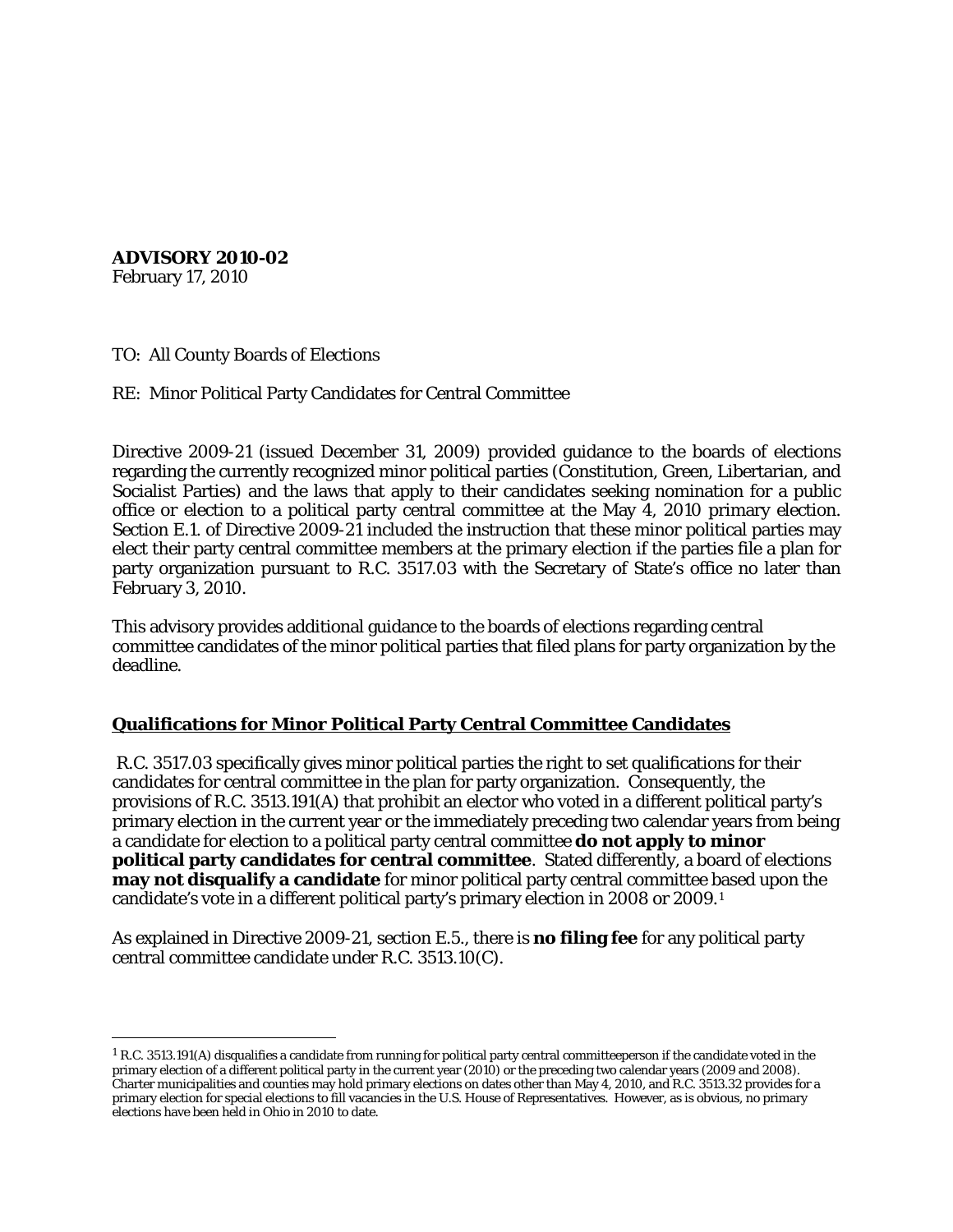## **Minor Political Party Petitions**

Additionally, questions have been raised regarding who may **sign** the petitions of minor political party candidates for public office and the petitions of minor political party candidates for party central committee.

- Section C.2. of Directive 2009-21 explained that pursuant to R.C. 3517.015 **any qualified elector** (regardless of his/her vote in any primary election in 2008 or 2009) may sign the petition of a minor political party candidate seeking **nomination for public office at a primary election** for the first primary election held by that political party.
- However, section E.3. of Directive 2009-21 explained that the petitions of minor political party candidates **for central committee** may only be signed by qualified electors who are affiliated with that minor political party or by **qualified electors who are unaffiliated with any political party<sup>[2](#page-1-0)</sup>** (electors who did not vote in any political party's primary election in 2008 0r 2009) pursuant to the sixth and seventh paragraph of R.C. 3513.05.

Thus, Ohio law imposes a different standard for the signers of minor political party candidate petitions for **public office** than for signers of minor political party candidate petitions for **party central committee**.

The petition filing deadline for all minor political party central committee candidates is 4:00 pm on February 18, 2010.

### **Overview of Minor Political Party Central Committee**

Listed below are each of the currently recognized minor political parties (Constitution, Green, Libertarian, and Socialist Parties) and the requirements for their candidates seeking election to a state and/or local political party central committee at the May 4, 2010 primary election.

### **1. Constitution Party**

The Constitution Party filed a plan for party organization providing for the election of **state**  central committee members at the May 4, 2010 primary election:

- One state central committee member shall be elected from each of the current eleven (11) Ohio State Board of Education districts for a two-year term.
- Candidates seeking election to the Constitution Party state central committee shall use Ohio Secretary of State Form 2-K (prescribed 01-10) and must specifically list the district number and district name in the declaration of candidacy portion of the petition.
- Candidates must obtain the signatures of at least five (5) qualified electors who are unaffiliated with any political party (did not vote in any political party's primary election in 2008 or 2009) and may file no more than fifteen signatures.

Under the plan for party organization, **county** central committee members will **not** be elected by the Constitution Party at the May 4, 2010 primary election.

<span id="page-1-0"></span> <sup>2</sup> No Ohio electors are currently affiliated with the minor political parties because no primary elections were held for the minor political parties in Ohio in 2008 or 2009. Consequently, only unaffiliated electors may sign the petition of a candidate for minor political party central committee.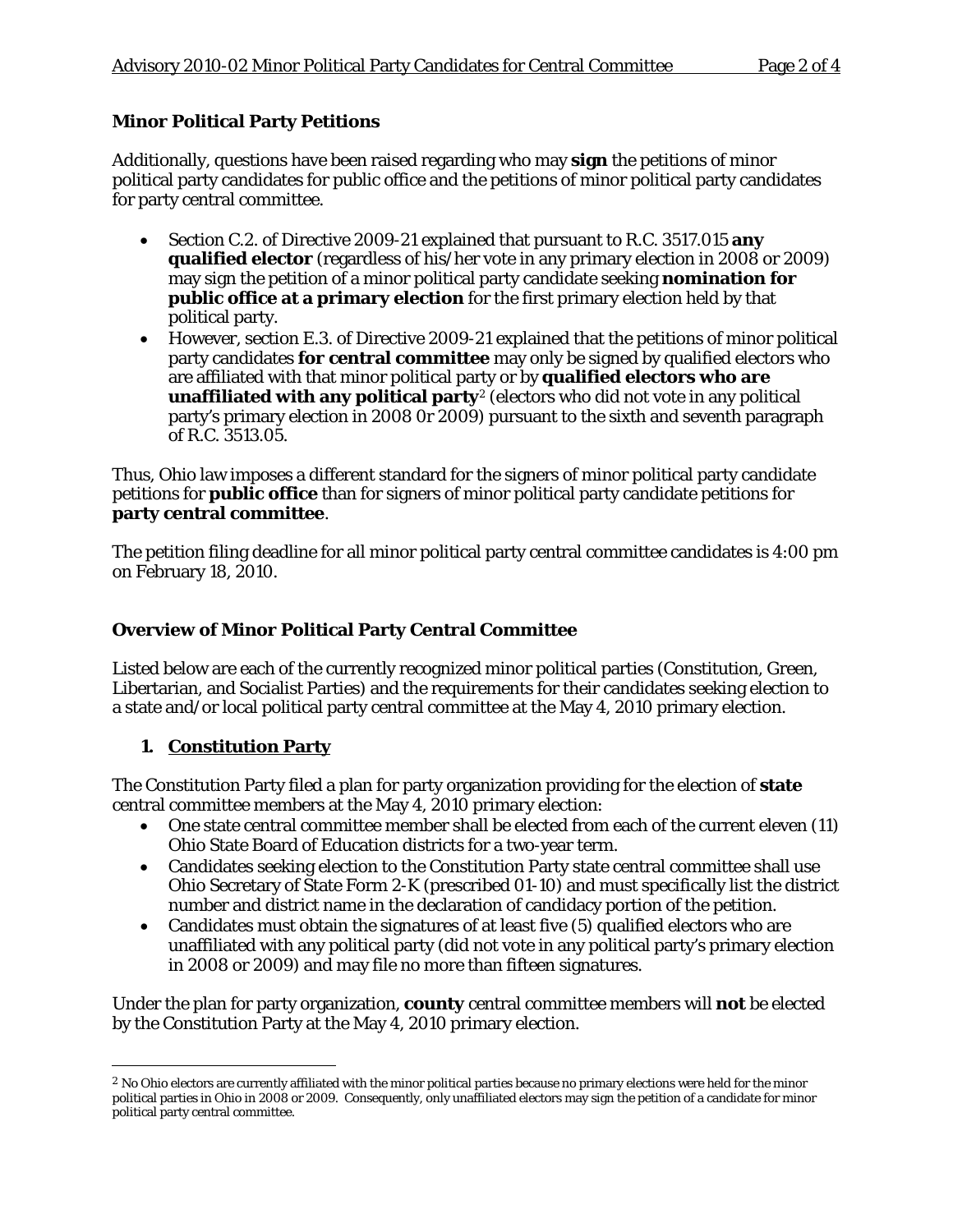# **2. Green Party**

The Green Party filed a plan for party organization providing for the election of **state** central committee members at the May 4, 2010 primary election:

- Four state central committee members shall be elected from each of the current eleven (11) Ohio State Board of Education districts for a two-year term. At least one man and one woman shall be elected from each district.
- Candidates seeking election to the Green Party state central committee shall use Ohio Secretary of State Form 2-K (prescribed 01-10) and must specifically list the district number and district name in the declaration of candidacy portion of the petition.
- Candidates must obtain the signatures of at least five (5) qualified electors who are unaffiliated with any political party (did not vote in any political party's primary election in 2008 or 2009) and may file no more than fifteen signatures.

Under the plan for party organization, **county** central committee members will also be elected by the Green Party at the May 4, 2010 primary election:

- Seven (7) county central committee members shall be elected from each county at large for a two-year term. At least one man and one woman shall be elected from the county at large.
- Candidates seeking election to the Green Party county central committee shall use Ohio Secretary of State Form 2-M (prescribed 01-10), which is a declaration of candidacy only and does not require any petition signatures, and must specifically list the county on the form.

# **3. Libertarian Party**

The Libertarian Party filed a plan for party organization providing for the election of **state**  central committee members at the May 4, 2010 primary election:

- Two (2) state central committee members shall be elected from each of the current eighteen (18) Ohio congressional districts for a two-year term.
- Candidates seeking election to the Libertarian Party state central committee shall use Ohio Secretary of State Form 2-K (prescribed 01-10) and must specifically list the congressional district number and district name in the declaration of candidacy portion of the petition.
- Candidates must obtain the signatures of at least five (5) qualified electors who are unaffiliated with any political party (did not vote in any political party's primary election in 2008 or 2009) and may file no more than fifteen signatures.

Under the plan for party organization, **county** central committee members will be elected by the Libertarian Party at the May 4, 2010 primary election in **Cuyahoga, Franklin, and Lorain Counties only**:

- One county central committee member shall be elected from each precinct in the county for a two-year term.
- Candidates seeking election to the Libertarian Party county central committee shall use Ohio Secretary of State Form 2-M (prescribed 01-10), which is a declaration of candidacy only and does not require any petition signatures, and must specifically precinct name and number on the form.